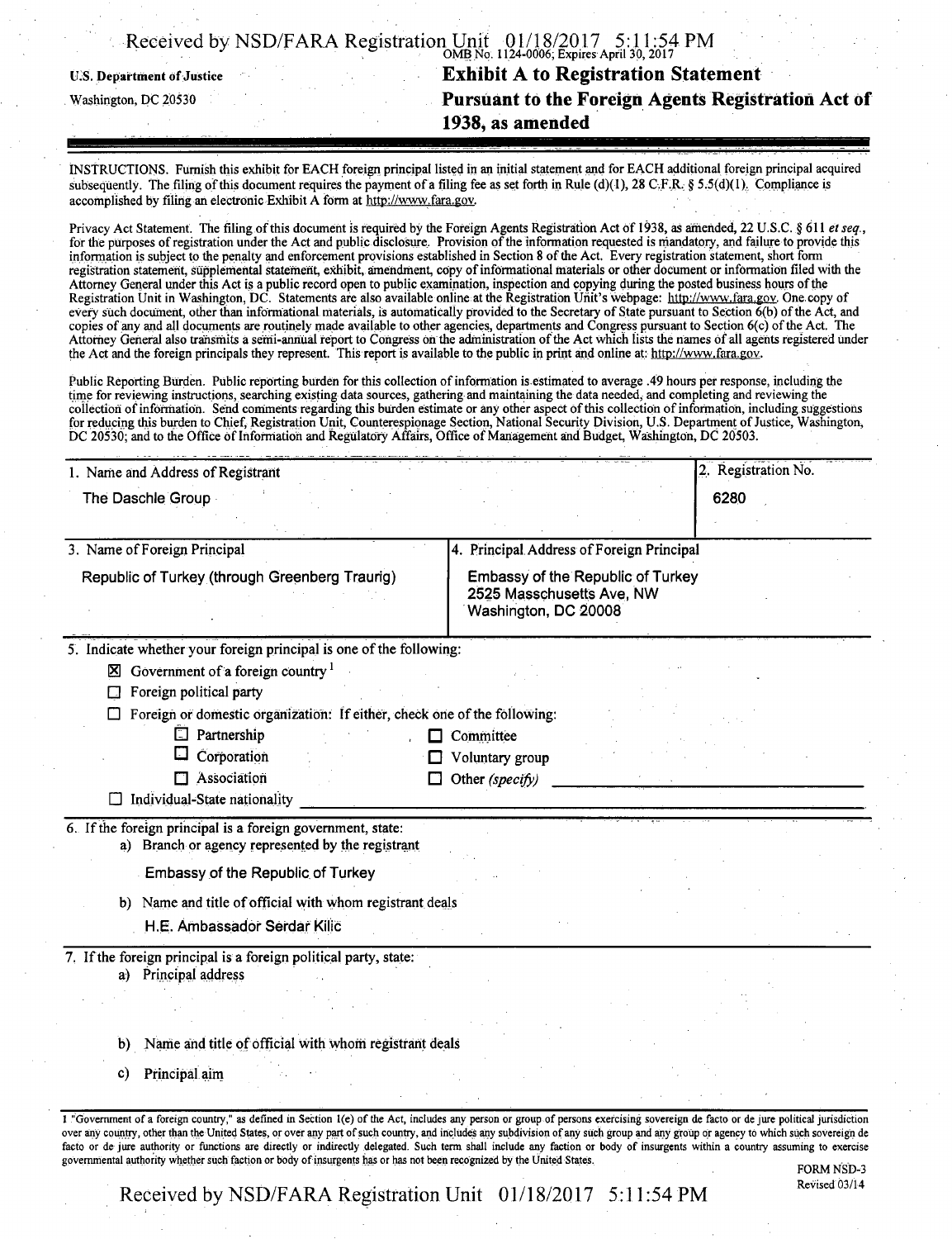## Received by NSD/FARA Registration Unit 01/18/2017 5:11:54 PM

8. If the foreign principal is not a foreign government or a foreign political party: a) State the nature of the business or activity of this foreign principal.

|  |  | b) Is this foreign principal: |  |  |
|--|--|-------------------------------|--|--|
|  |  |                               |  |  |

| Supervised by a foreign government, foreign political party, or other foreign principal         | Yes $\Box$ No $\Box$ |
|-------------------------------------------------------------------------------------------------|----------------------|
| Owned by a foreign government, foreign political party, or other foreign principal              | Yes $\Box$ No $\Box$ |
| Directed by a foreign government, foreign political party, or other foreign principal           | Yes $\Box$ No $\Box$ |
| Controlled by a foreign government, foreign political party, or other foreign principal         | Yes $\Box$ No $\Box$ |
| Financed by a foreign government, foreign political party, or other foreign principal           | Yes $\Box$ No $\Box$ |
| Subsidized in part by a foreign government, foreign political party, or other foreign principal | Yes $\Box$ No $\Box$ |

*9. Explain fully all items answered "Yes" in Item 8(b). (If additional space is needed, a full insert page must be used.)* 

10. If the foreign principal is an organization and is not owned or controlled by a foreign government, foreign political party or other foreign principal, state who owns and controls it.

## **EXECUTION**

In accordance with 28 U.S.C. § 1746, the undersigned swears or affirms under penalty of perjury that he/she has read the information set forth in this Exhibit A to the registration statement and that he/she is familiar with the contents thereof and that such contents are in their entirety true and accurate to the best of his/her knowledge and belief.

| Date of Exhibit A Name and Title |                                   | Signature |                |
|----------------------------------|-----------------------------------|-----------|----------------|
|                                  | Nathan Daschle, President and COO |           | Nathan Daschle |

Received by NSD/FARA Registration Unit 01/18/2017 5:11:54 PM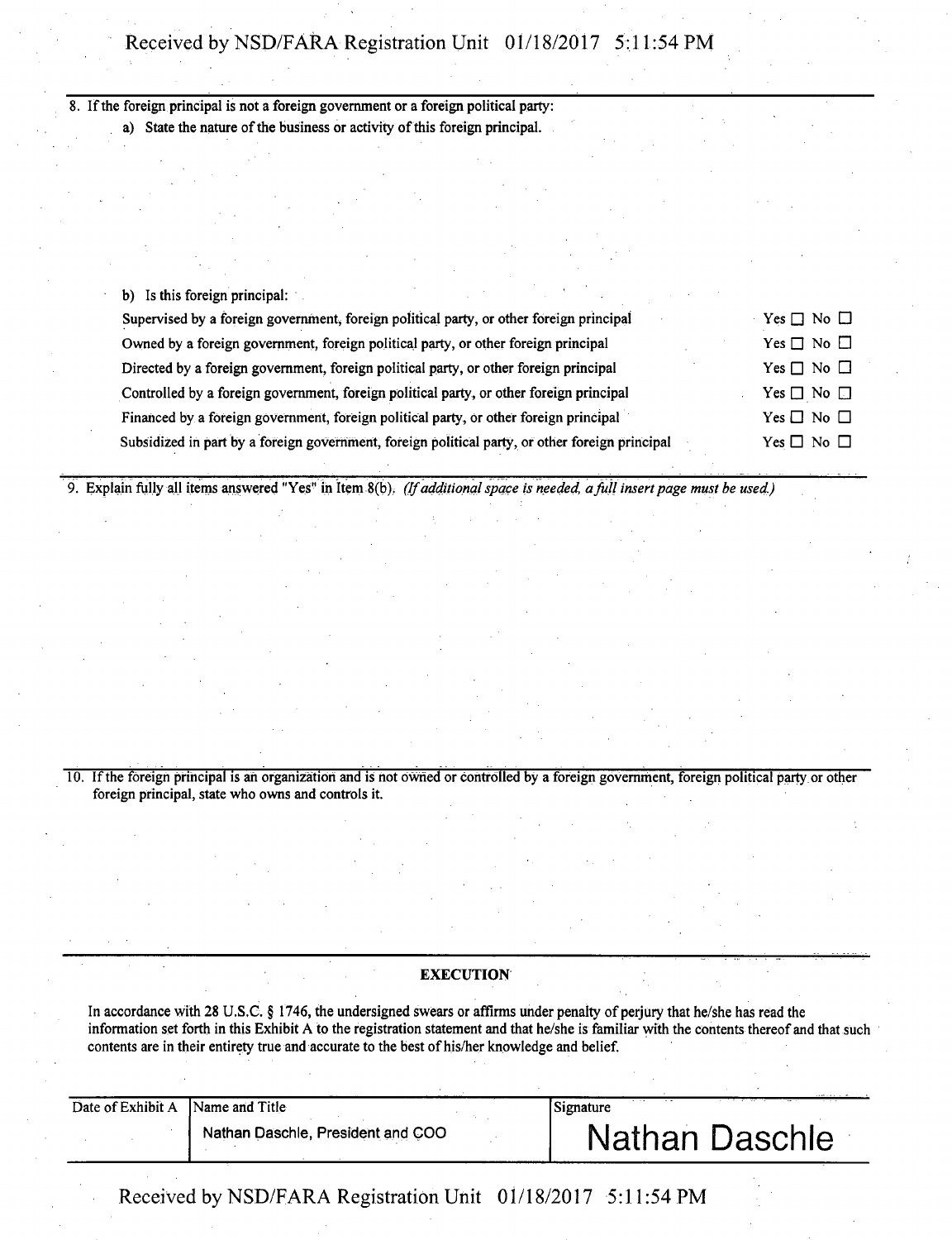|  | Received by NSD/FARA Registration Unit 01/18/2017 5:11:49 PM |                                           |  |
|--|--------------------------------------------------------------|-------------------------------------------|--|
|  |                                                              | OMB No. 1124-0004; Expires April 30, 2017 |  |

# U.S. Department of Justice **Exhibit B to Registration Statement**<br>Washington, DC 20530 **Pursuant to the Foreign Agents Regist Pursuant to the Foreign Agents Registration Act of 1938, as amended**

INSTRUCTIONS. A registrant must furnish as an Exhibit B copies of each written agreement and the terms and conditions of each oral agreement with his foreign principal, including all modifications of such agreements, or, where no contract exists, a full statement of all the circumstances by reason of which the registrant is acting as an agent of a foreign principal. Compliance is accomplished by filing an electronic Exhibit B form at http://www.fara.gov.

Privacy Act Statement. The filing of this document is required for the Foreign Agents Registration Act of 1938, as amended, 22 U.S.C. § 611 et seq., for the purposes of registration under the Act and public disclosure. Provision ofthe information requested is mandatory, and failure to provide the information is subject to the penalty and enforcement provisions established in Section 8 of the Act. Every registration statement, short form registration statement, supplemental statement, exhibit, amendment, copy of informational materials or other document or information filed with the Attorney General under this Act is a public record open to public examination, inspection and copying during the posted business hours of the Registration Unit in Washington, DC. Statements are also available online at the Registration Unit's webpage: http://www.fara.gov. One copy of every such document, other than informational materials, is automatically provided to the Secretary of State pursuant to Section  $\vec{b}$  of the Act, and copies of any and all documents are routinely made available to other agencies, departments and Congress pursuant to Section 6(c) of the Act. The Attorney General also transmits a semi-annual report to Congress on the administration of the Act which lists the names of all agents registered under the Act and the foreign principals they represent. This report is available to the public in print and online at: http://www.fara.gov.

Public Reporting Burden. Public reporting burden for this collection of information is estimated to average .33 hours per response, including the time for reviewing instructions, searching existing data sources, gathering and maintaining the data needed, and completing and reviewing the collection of information. Send comments regarding this burden estimate or any other aspect of this collection of information, including suggestions for reducing this burden to Chief, Registration Unit, Counterespionage Section, National Security Division, U.S. Department of Justice, Washington, DC 20530; and to the Office of Information and Regulatory Affairs, Office of Management and Budget, Washington, DC 20503.

| 1. Name of Registrant | 2. Registration No. |
|-----------------------|---------------------|
| The Daschle Group     | 6280                |
|                       |                     |

3. Name of Foreign Principal

Republic of Turkey (through Greenberg Traurig)

#### Check Appropriate Box:

- 4.  $\boxtimes$  The agreement between the registrant and the above-named foreign principal is a formal written contract. If this box is checked, attach a copy of the contract to this exhibit.
- 5.  $\Box$  There is no formal written contract between the registrant and the foreign principal. The agreement with the above-named foreign principal has resulted from an exchange of correspondence. If this box is checked, attach a copy of all pertinent correspondence, including a copy of any initial proposal which has been adopted by reference in such correspondence.
- 6.  $\Box$  The agreement or understanding between the registrant and the foreign principal is the result of neither a formal written contract nor an exchange of correspondence between the parties. If this box is checked, give a complete description below of the terms and conditions of the oral agreement or understanding, its duration, the fees and expenses, if any, to be received.
- 7. Describe fully the nature and method of performance ofthe above indicated agreement or understanding.

The registrant is a subcontractor of Greenberg Traurig. There is no formal written contract between registrant and the foreign principal. See attached Services Agreement, signed by Greenberg Traurig and the registrant.

Received by NSD/FARA Registration Unit 01/18/2017 5:11:49 PM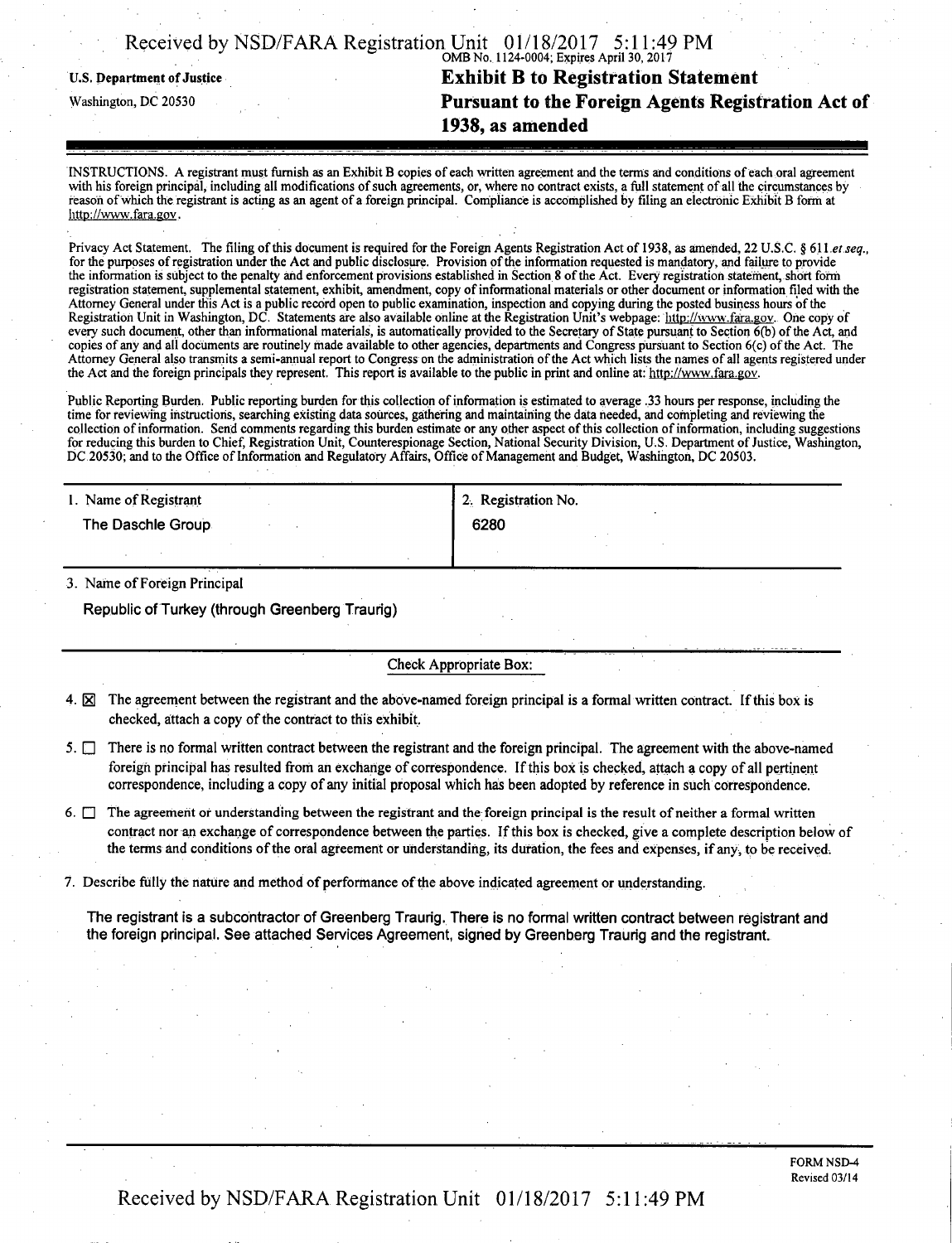**8. Describe fully the activities the registrant engages in or proposes to engage in on behalf of the above foreign principal.** 

The Daschle Group will provide strategic consulting services to the Republic of Turkey in connection with political and public policy issues before the United States Government impacting the Republic of Turkey's interests.

Will the activities on behalf of the above foreign principal include political activities as defined in Section 1(o) of the Act and in the footnote below? Yes  $\boxtimes$ the footnote below? Yes **X** 

**If yes, describe all such political activities indicating^ among other things, the relations, interests or policies to be influenced together with the means to be employed to achieve this purpose.** 

The Daschle Group's activities may include communications on behalf of the Republic of Turkey with officials in U.S. executive branch departments and agencies, with members of staff of the U.S. Congress, and with other individuals and organizations in governmental or public policy matters.

### **EXECUTION**

**In accordance with 28 U.S.C. § 1746, the undersigned swears or affirms under penalty of perjury that he/she has read the information set forth in this Exhibit B to the registration statement and that he/she is familiar with the contents thereof and that such contents are in their entirety true and accurate to the best of his/her knowledge and belief.** 

| Date of Exhibit B | Name and Title   | Signature                                                                                                                                                                               |
|-------------------|------------------|-----------------------------------------------------------------------------------------------------------------------------------------------------------------------------------------|
|                   | i Nathan Daschle | <b>Nathan Daschle</b>                                                                                                                                                                   |
|                   |                  | Footnote: "Political activity," as defined in Section 1(0) of the Act, means any activity which the person engaging in believes will, or that the person intends to, in any way influen |

Footnote: "Political activity," as defined in Section 1(o) of the Act, means any activity which the person engaging in believes will, or that the person intends to, in any way influence<br>any agency or official of the Govern party.

**Received by NSD/FARA Registration Unit 01/18/2017 - 5:11:49 PM**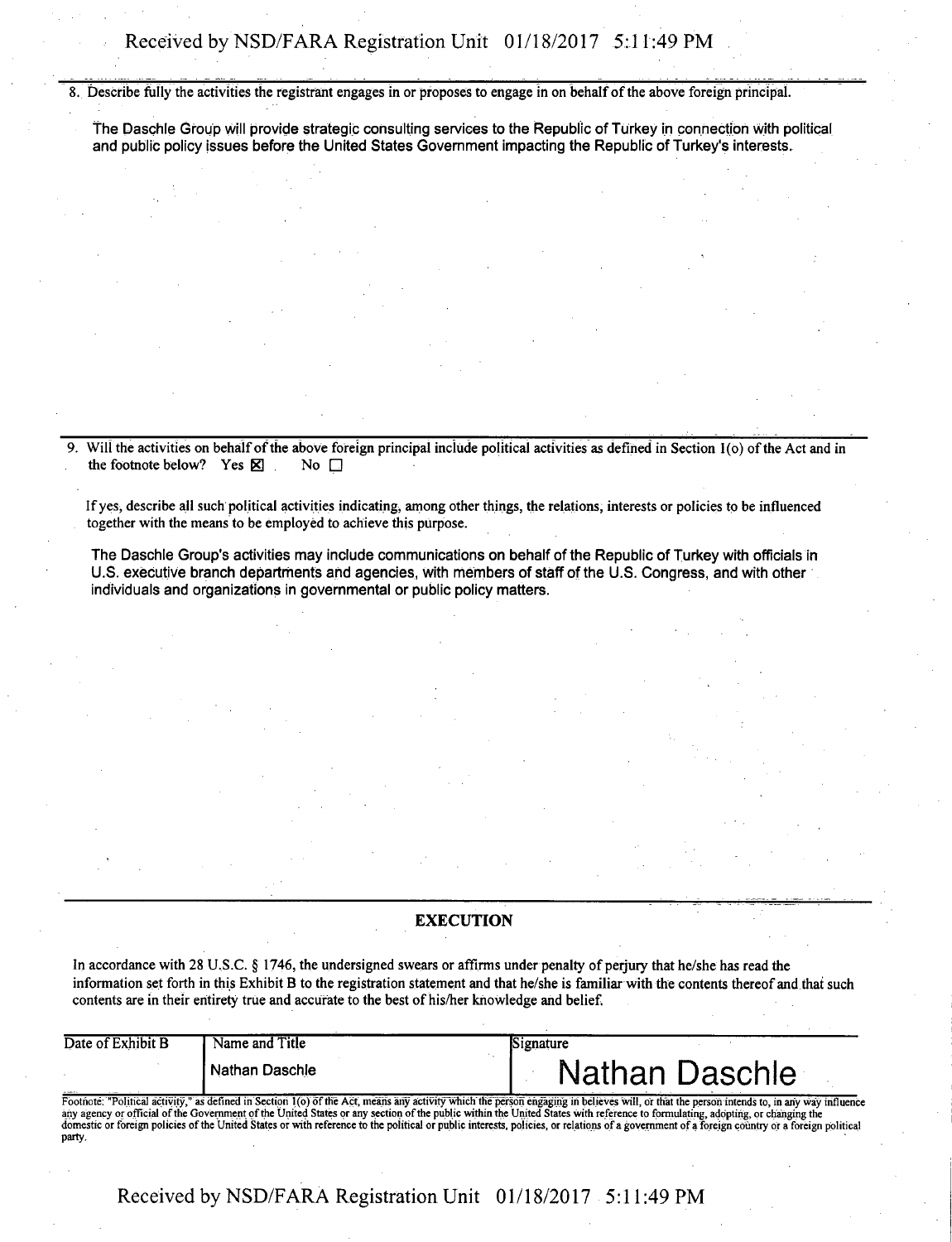**Received by NSD/FARA Registration Unit 01/25/2017 10:31:45 AM** 

**GT** GreenbergTraurig

January 1, 2017

Nathan Daschle President and COO The Daschle Group 901 K Street, NW, Suite 900 Washington, DC 20001

Dear Nathan:

Greenberg Traurig LLP ("Greenberg") has been engaged by the Government of the Republic of Turkey ("Turkey") to provide, as an independent contractor, lobbying and government relations services to Turkey, in accordance with the provisions ol'an agreement between Turkey and Greenberg ("Services Agreement"). An executed copy of the Services Agreement is attached as Appendix 1. The provisions of the Services Agreement are incorporated herein and made a part hereof.

With this agreement, Greenberg is engaging The Daschle Group ("Daschle Group") to provide, as a subcontractor to Greenberg, certain of the services that are to be provided by Greenberg to Turkey in accordance with the provisions of the Services Agreement. The services to be provided by Daschle Group consist of the services identified and described in Appendix 2 and such other services as Greenberg and you may agree from time to time.

The term of Daschle Group's engagement as a subcontractor is January 1, 2017 until December 31, 2017. The engagement may be terminated by Greenberg or by you at any time by notice delivered to the other 14 days in advance of the effective date of termination.

As compensation for the services rendered by Daschle Group during the period of your engagement. Greenberg will pay Daschle Group an annual total of \$432,000.00, payable .quarterly in four equal installments as specified in the attached Services Agreement. The amount of the fees payable to Daschle Group in or for any month in which the termination of the engagement occurs will be prorated on the basis of the number of days in that month prior to the effective date of termination.

Greenberg and Turkey, in accordance with the provisions of the Services Agreement, have agreed the amounts due as fees for services performed by Greenberg and by Daschle Group as a subcontractor to Greenberg will be paid to Greenberg by Turkey in four installments. Daschle Group agrees thai the obligation of Greenberg to make quarterly payments is contingent upon the receipt of payment from Turkey. The fees due Daschle Group as compensation for the services rendered in each period or portion thereof will be paid to you by Greenberg not more than ten days after the receipt by Greenberg from Turkey ofthe amount due as fees for services rendered by Greenberg and by you in that period.

GREENBERG TRAURIG. U.P » ATTORNEYS AT LAW o WWW.GTIAW.COM • • 2101 L Street. N.W = Suire 1000 = Washington, D.C. 20037 • Tel 202.3313100 = Fax 202.3313101

**Received by NSD/FARA Registration Unit 01/25/2017 10:31:45 AM**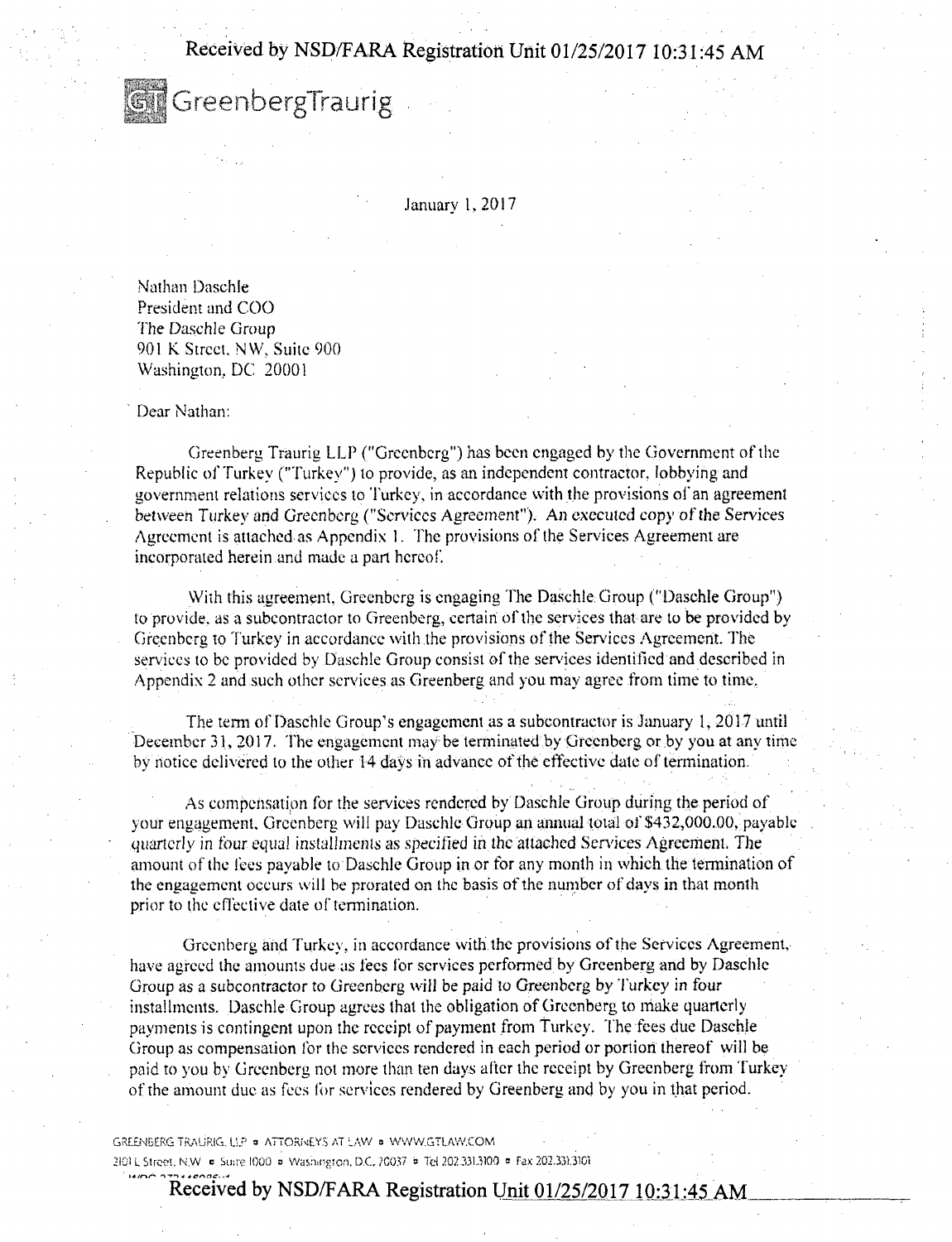# **Received by NSD/FARA Registration Unit 01/25/2017 10:31:45 AM**

Unless and except as Greenberg and Daschle Group otherwise agree, all costs and expenses incurred by you in the performance of the services to be provided by you in the period of your engagement will be borne and paid by you.

The relationship between Greenberg and you \yili be that of independent contractor and not that of partners, joint venturers, principal and agent or otherwise. Without the prior consent of the other, neither will be authorized to bind or obligate the other or, except as provided herein and in the Services Agreement, to act for or on behalf of the other.

Daschle Group has represented to Greenberg that Daschle Group's engagement by Greenberg, and the performance of the services to be rendered by Daschle Group as a subcontractor, do not and will not constitute a default or breach of the provisions of any agreement or contract between Daschle Group and any other person or a violation of any fiduciary or other obligation or duty of Daschle Group to any other person.

in the event of any dispute arising under or related to this agreement, Daschle Group and Greenberg Traurig agree to submit the Matter to a single arbitrator in Washington, DC selected by the two parties, and if no agreement can be reached then an arbitrator selected by the American Arbitration Association ("AAA"). The arbitration is to be conducted in accordance with Commercial Arbitration Rules of the AAA, using the law of the District of Columbia (other than its conflict laws), and judgment on the award rendered by the arbitrator may be entered in any court having jurisdiction thereof. The parties agree that arbitration under this paragraph shall provide the exclusive means for resolving any dispute arising under or relating to this agreement, including the services performed thereunder.

Daschle Group agrees to comply with and to be bound by all of the provisions of the Services Agreement that are applicable to Daschle Group as a subcontractor to Greenberg.

All notices, consents, and other communications by, to and between Greenberg and Daschle Group hereunder will be in writing and will be deemed to have been given or delivered and received when personally delivered, or when delivered, and receipt confirmed, by a nationally recognized overnight courier service, when mailed by certified mail, postage prepaid and return receipt requested;, or when transmitted, and receipt confirmed, by facsimile or electronic mail to Greenberg Traurig LLP at 2101 L Street. NW, Suite 1000, Washington, DC 20037, Facsimile Number (202) 331-3101 or Émail Address: manaasr@gtlaw.com Attention: Robert Mangas, and to The Daschle Group at 901 K Street, NW. Suite 900, Washington, DC 20001, or Email Address: nathan@daschlegroup.com Attention: Nathan Daschle, or to either at such other address, facsimile number or email address as may be specified by notice to the other.

Neither Greenberg nor Daschle Group may assign the agreements contained herein or any interest therein without the consent of the other.

This letter contains all of the agreements between Greenberg and Daschle Group with respect to Daschle Group's engagement as a subcontractor to Greenberg.

### $C$ RRENBERLS FRALING  $11$ P « AFTORNEVS AT  $L/N$ W = WWW.CT! AVVCYO.Y

**Received by NSD/FARA Registration Unit 01/25/2017 10:31:45 AM**